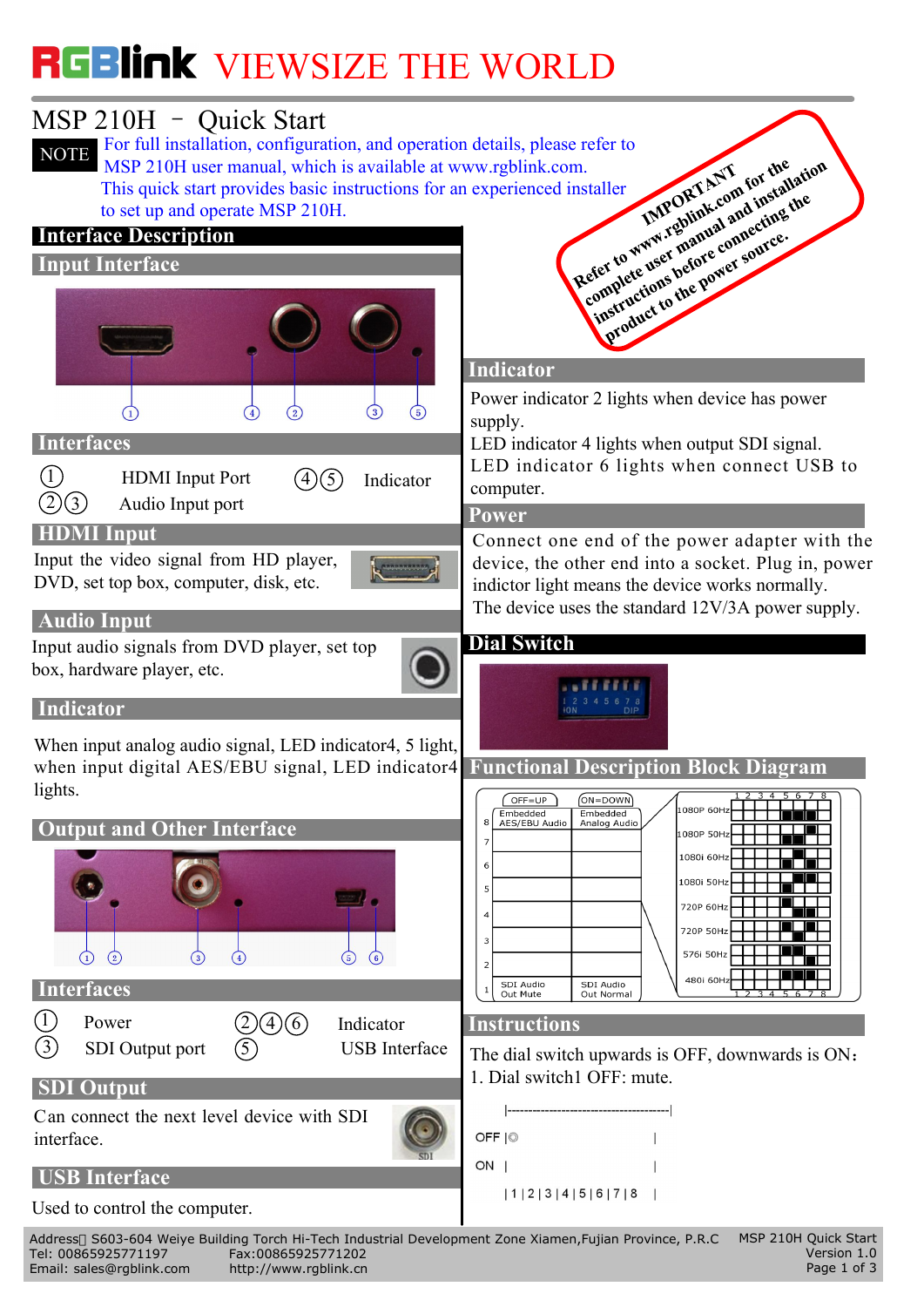

|                          | -Address - S603-604 Weive Building Torch Hi-Tech Industrial Development Zone Xiamen,Fujian Province, P.R.C - MSP 210H Quick |         |
|--------------------------|-----------------------------------------------------------------------------------------------------------------------------|---------|
| Tel: 00865925771197      | Fax:00865925771202                                                                                                          | Versioı |
| Email: sales@rgblink.com | http://www.rqblink.cn                                                                                                       | Page 2  |

 $\overline{1.0}$ of 3